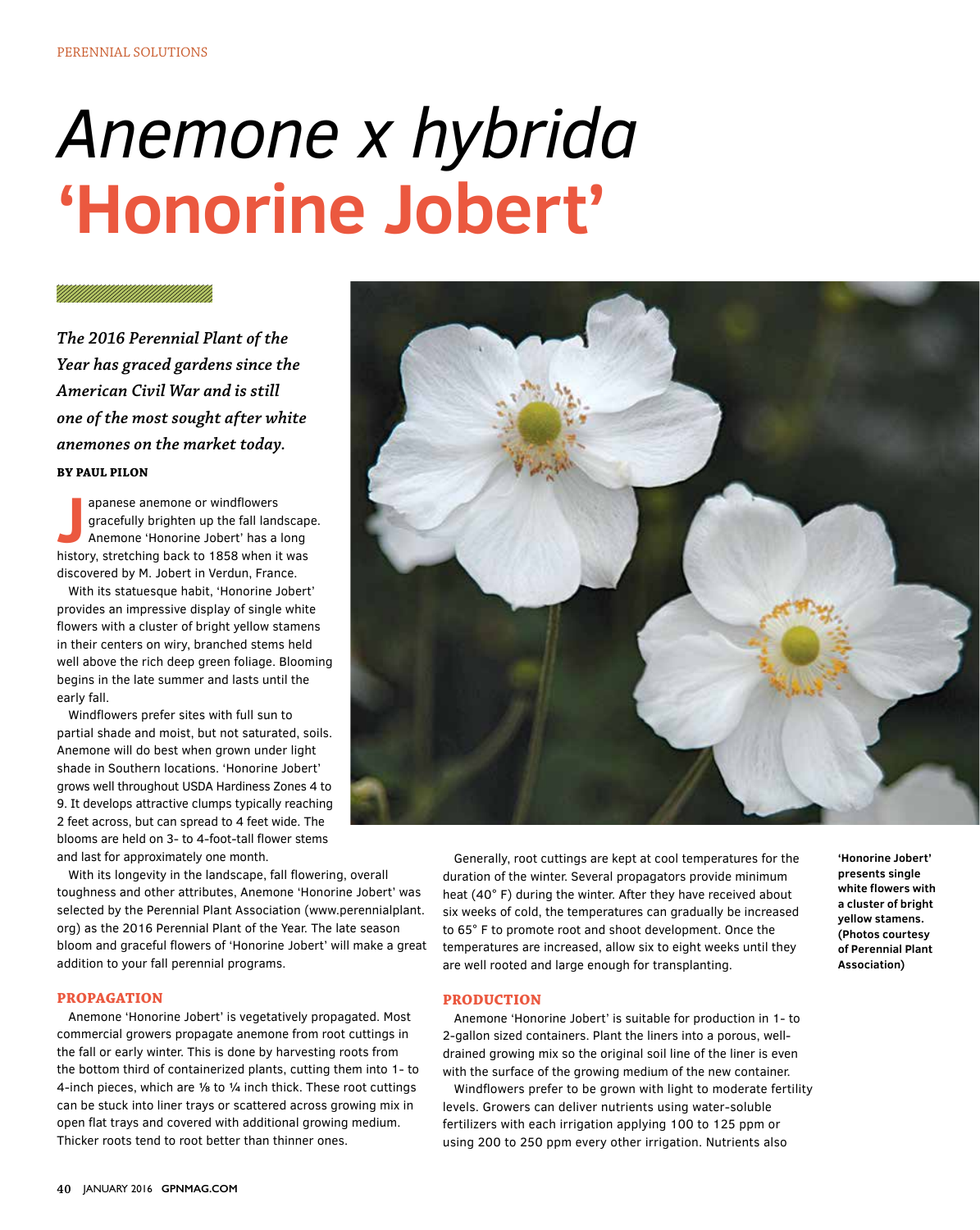can be delivered using controlledrelease fertilizers by topdressing with the medium recommended rate on the fertilizer label or incorporating into the growing mix prior to planting using a rate equivalent to 1.0 to 1.25 pounds of elemental nitrogen per yard of growing mix. During production, maintain media pH levels with the range of 5.8 to 6.2.

Anemone requires average to slightly above average amounts of irrigation. Never allow the plants to dry out and wilt as leaf scorch and irreversible damage to the buds and flowers may occur. Keep them moderately moist, but not saturated throughout production. Water thoroughly when irrigation is applied and allow the growing mix to dry out slightly between waterings.

For the best quality, grow the plants outside in full sun. Providing some shade during the heat of the day is beneficial, but avoid keeping them under continuous shade. Extreme heat can delay flowering. No pinching or maintenance is necessary to produce full, high-quality plants.

Throughout most of the production cycle, the plants will not require height management strategies. Some growers find it beneficial to reduce the size of the flower stems to maximize shipping efficiencies. Before using height-management tools, consider shipping the plants as the flower stems are first beginning to develop rather than waiting for the flowers to open. Spray applications with the tank mixture of 2,000-ppm daminozide (B-Nine or Dazide) plus 3-ppm uniconazole (Sumagic or Concise) can be applied just as the flower stems are elongating. Ideally the first application should be applied before the flower stems rise above the canopy. An additional application can be applied seven days following the first if additional height control is anticipated.

## **INSECTS AND DISEASES**

There are several insect pests and diseases known to attack Anemone; however, most of them do not

cause significant damage. Growers may find aphids, black blister beetles, foliar nematodes, fungus gnat larvae, root knot nematodes and western flower thrips feeding on occasion. The most common diseases which infect Anemone include Botrytis, downy mildew,

fungal leaf spots, Phytopthora, powdery mildew, Pythium, Rhizoctonia, rust and Sclerotium.

Windflowers are also susceptible to several viruses including Anemone mosaic virus (AMV – vectored by aphids), cucumber mosaic virus (CMV – vectored by

aphids) and Impatiens necrotic spot virus (INSV – vectored by thrips).

Growers should utilize routine scouting programs to detect the presence of insects and diseases early and to determine if and when control measures are necessary. Keep in mind that aphids and

# **HERE'S WHY I TRUST HARNOIS** FOR MY GREENHOUSE PROJECTS

## **SMART DESIGN.**

Combining oval tubing with clever engineering, Harnois' structures are stronger and brighter.

# SUPERIOR<br>PERFORMANCE.

Brighter by design, Harnois' greenhouses maximize available light and positively impact my profitability.

# **RELIABLE PEOPLE.**

With 50 years of horticultural experience, Harnois makes my job easier and is my sóúrce<br>for all things greenhouse related.











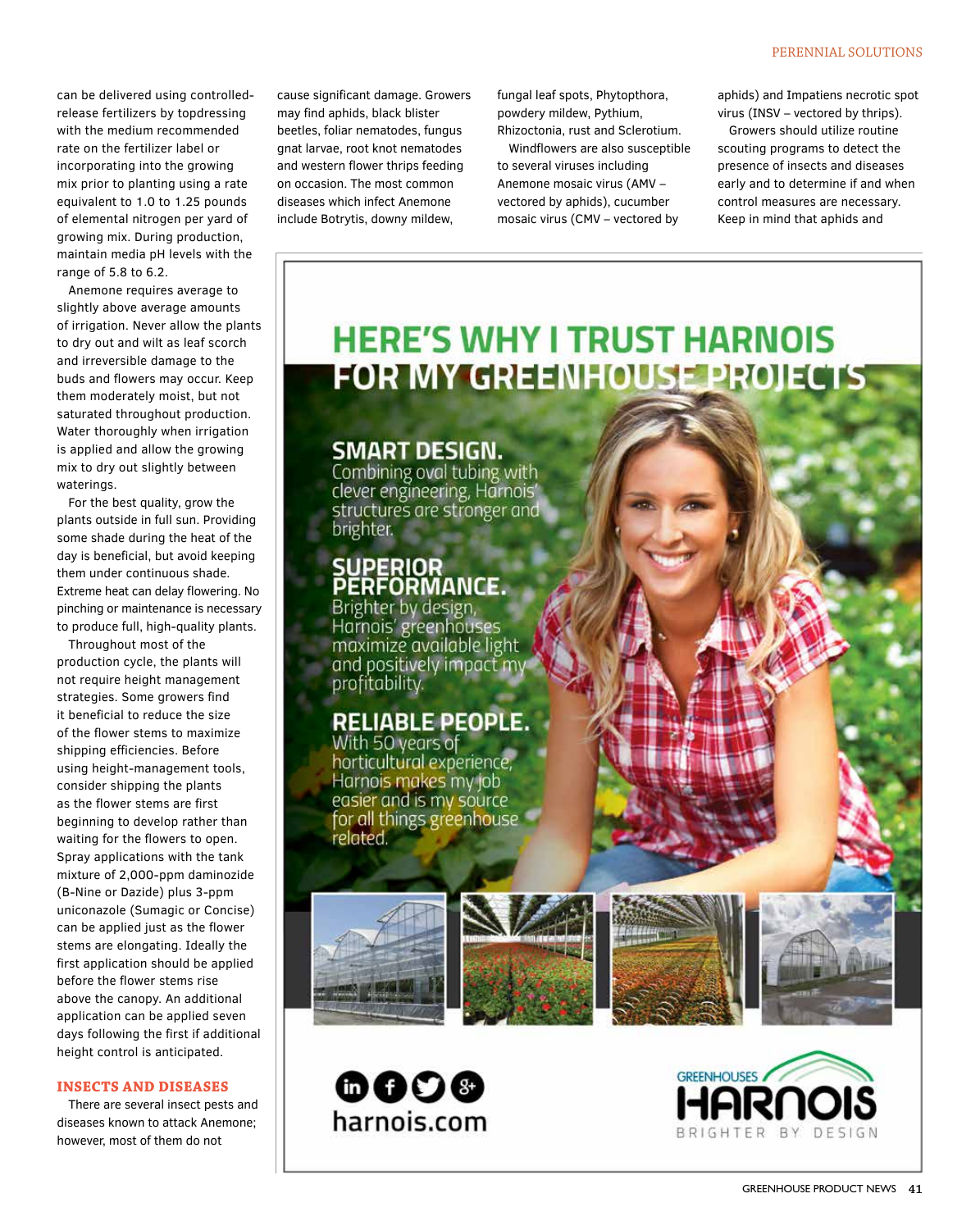

**With its late season bloom and graceful flowers, this anemone will make a great addition to fall perennial programs.**